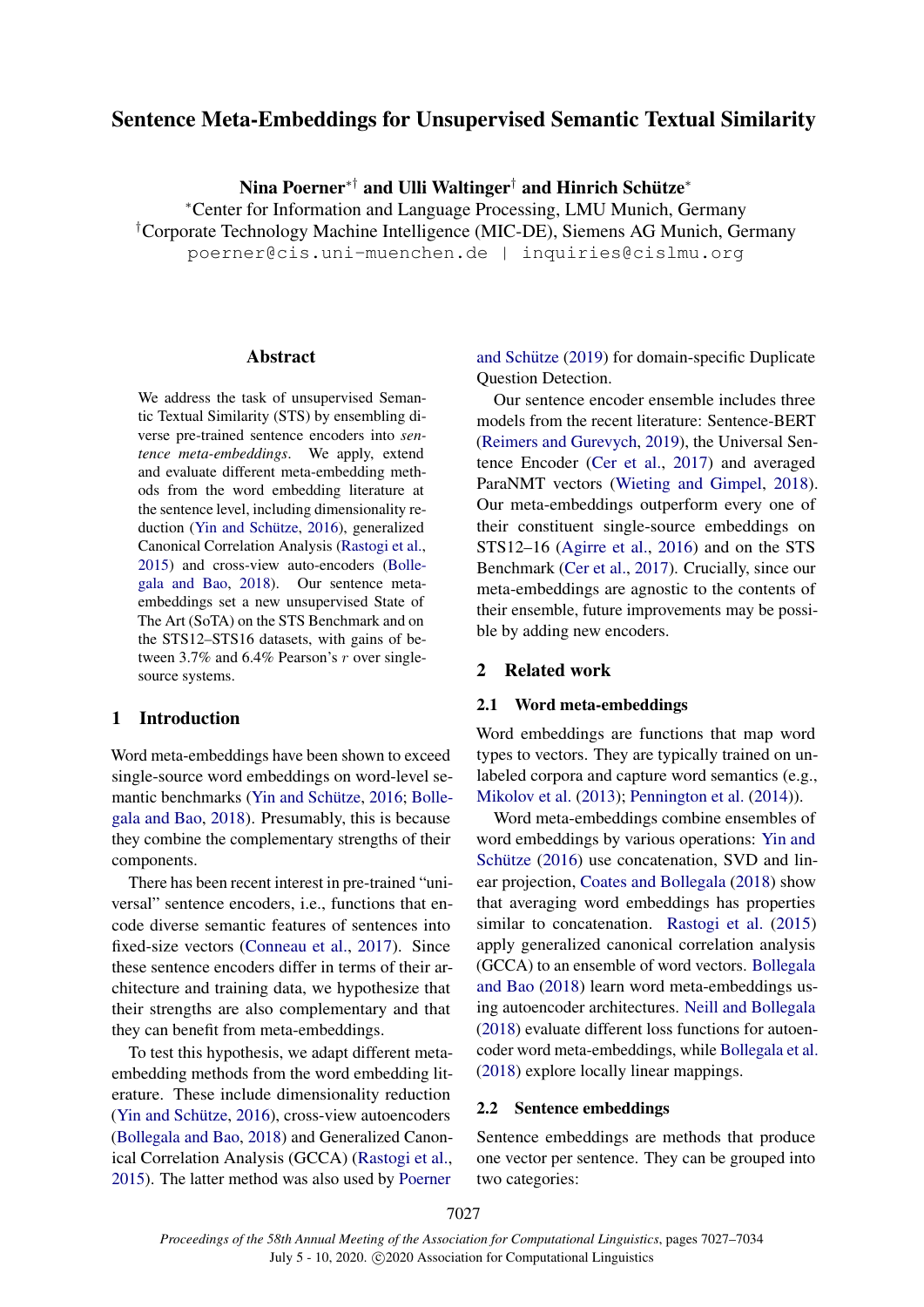

Figure 1: Schematic depiction: Trainable sentence meta-embeddings for unsupervised STS.

(a) Word embedding average sentence encoders take a (potentially weighted) average of pre-trained word embeddings. Despite their inability to understand word order, they are surprisingly effective on sentence similarity tasks [\(Arora et al.,](#page-5-11) [2017;](#page-5-11) [Wieting and Gimpel,](#page-6-2) [2018;](#page-6-2) [Ethayarajh,](#page-5-12) [2018\)](#page-5-12)

(b) Complex contextualized sentence encoders, such as Long Short Term Memory Networks (LSTM) [\(Hochreiter and Schmidhuber,](#page-5-13) [1997\)](#page-5-13) or Transformers [\(Vaswani et al.,](#page-6-3) [2017\)](#page-6-3). Contextualized encoders can be pre-trained as unsupervised language models [\(Peters et al.,](#page-5-14) [2018;](#page-5-14) [Devlin et al.,](#page-5-15) [2019\)](#page-5-15), but they are usually improved on supervised transfer tasks such as Natural Language Inference [\(Bowman et al.,](#page-5-16) [2015\)](#page-5-16).

#### 2.3 Sentence meta-embeddings

Sentence meta-embeddings have been explored less frequently than their word-level counterparts. [Kiela](#page-5-17) [et al.](#page-5-17) [\(2018\)](#page-5-17) create meta-embeddings by training an LSTM sentence encoder on top of a set of dynamically combined word embeddings. Since this approach requires labeled data, it is not applicable to unsupervised STS.

[Tang and de Sa](#page-6-4) [\(2019\)](#page-6-4) train a Recurrent Neural Network (RNN) and a word embedding average encoder jointly on a large corpus to predict similar representations for neighboring sentences. Their approach trains both encoders from scratch, i.e., it cannot be used to combine existing encoders.

Poerner and Schütze [\(2019\)](#page-5-3) propose a GCCAbased multi-view sentence encoder that combines domain-specific and generic sentence embeddings for unsupervised Duplicate Question Detection. In this paper, we extend their approach by exploring a wider range of meta-embedding methods and an ensemble that is more suited to STS.

### <span id="page-1-1"></span>2.4 Semantic Textual Similarity (STS)

Semantic Textual Similarity (STS) is the task of rating the similarity of two natural language sentences on a real-valued scale. Related applications

are semantic search, duplicate detection and sentence clustering.

Supervised SoTA systems for STS typically apply cross-sentence attention [\(Devlin et al.,](#page-5-15) [2019;](#page-5-15) [Raffel et al.,](#page-5-18) [2019\)](#page-5-18). This means that they do not scale well to many real-world tasks. Supervised "siamese" models [\(Reimers and Gurevych,](#page-6-1) [2019\)](#page-6-1) on the other hand, while not competitive with crosssentence attention, can cache sentence embeddings independently of one another. For instance, to calculate the pairwise similarities of  $N$  sentences, a cross-sentence attention system must calculate  $O(N^2)$  slow sentence pair embeddings, while the siamese model calculates  $O(N)$  slow sentence embeddings and  $O(N^2)$  fast vector similarities.

Our meta-embeddings are also cacheable (and hence scalable), but they do not require supervision.

# 3 Sentence meta-embedding methods

Below, we assume access to an ensemble of pretrained sentence encoders, denoted  $\mathcal{F}_1 \dots \mathcal{F}_J$ . Every  $\mathcal{F}_i$  maps from the (infinite) set of possible sentences  $\mathbb S$  to a fixed-size  $d_i$ -dimensional vector.

Word meta-embeddings are usually learned from a finite vocabulary of word types (Yin and Schütze, [2016\)](#page-6-0). Sentence embeddings lack such a "vocabulary", as they can encode any member of S. Therefore, we train on a sample  $S \subset \mathbb{S}$ , i.e., on a corpus of unlabeled sentences.

#### 3.1 Naive meta-embeddings

We create naive sentence meta-embeddings by con-catenating (Yin and Schütze, [2016\)](#page-6-0) or averaging<sup>[1](#page-1-0)</sup> [\(Coates and Bollegala,](#page-5-8) [2018\)](#page-5-8) sentence embeddings.

$$
\mathcal{F}^{\text{conc}}(s') = \begin{bmatrix} \hat{\mathcal{F}}_1(s') \\ \dots \\ \hat{\mathcal{F}}_J(s') \end{bmatrix}
$$

<span id="page-1-0"></span><sup>&</sup>lt;sup>1</sup>If embeddings have different dimensionalities, we pad the shorter ones with zeros.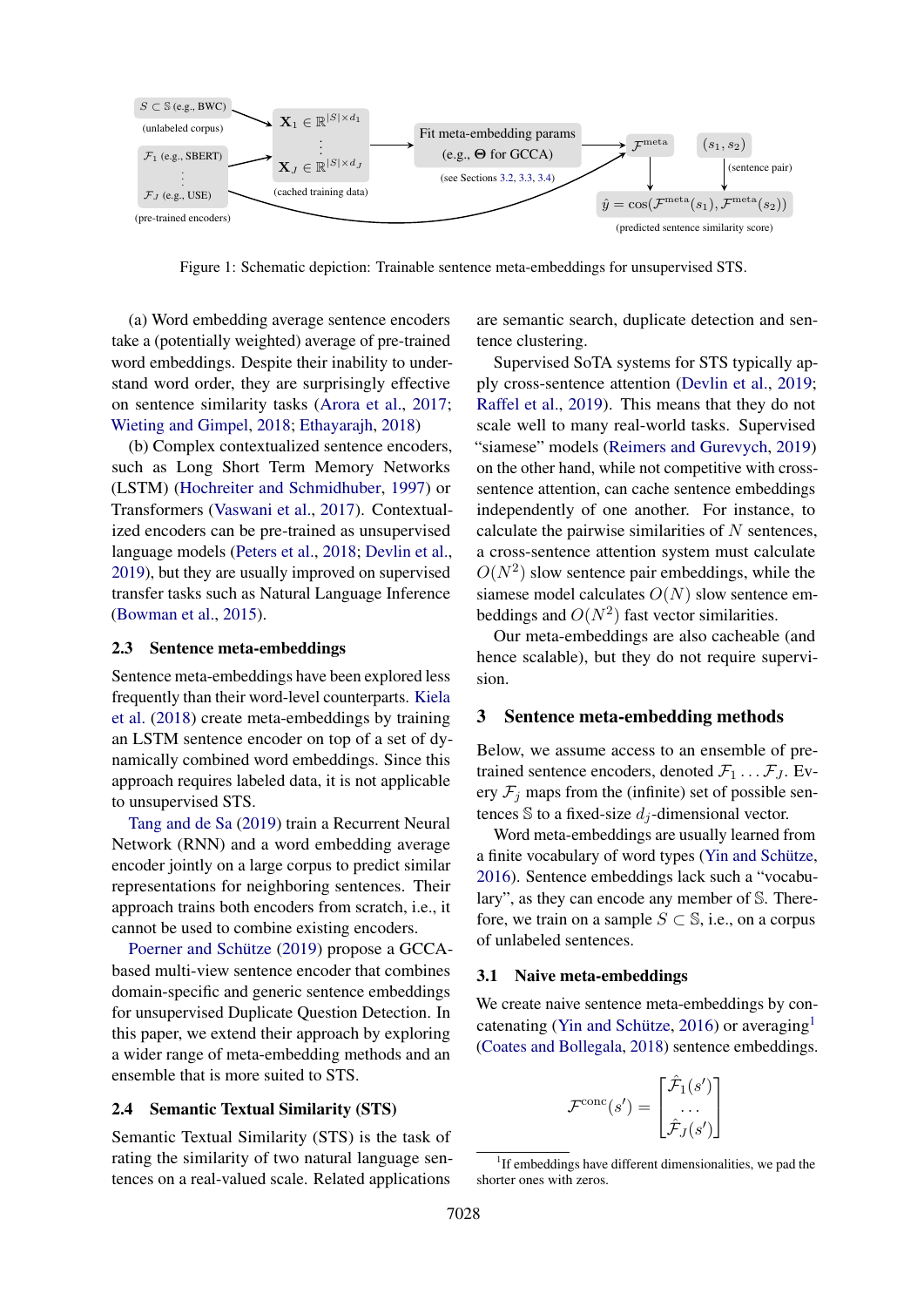$$
\mathcal{F}^{\text{avg}}(s') = \sum_{j} \frac{\hat{\mathcal{F}}_{j}(s')}{J}
$$

Note that we length-normalize all embeddings to ensure equal weighting:

$$
\hat{\mathcal{F}}_j(s) = \frac{\mathcal{F}_j(s)}{||\mathcal{F}_j(s)||_2}
$$

### <span id="page-2-0"></span>3.2 SVD

Yin and Schütze [\(2016\)](#page-6-0) use Singular Value Decomposition (SVD) to compactify concatenated word embeddings. The method is straightforward to extend to sentence meta-embeddings. Let  $\mathbf{X}^{\text{conc}} \in \mathbb{R}^{|S| \times \sum_{j} d_j}$  with

$$
\mathbf{x}_n^{\text{conc}} = \mathcal{F}^{\text{conc}}(s_n) - \mathbb{E}_{s \in S}[\mathcal{F}^{\text{conc}}(s)]
$$

Let  $USV^T \approx X^{\text{conc}}$  be the d-truncated SVD. The SVD meta-embedding of a new sentence  $s'$  is:

$$
\mathcal{F}^{\text{svd}}(s') = \mathbf{V}^T(\mathcal{F}^{\text{conc}}(s') - \mathbb{E}_{s \in S}[\mathcal{F}^{\text{conc}}(s)])
$$

# <span id="page-2-1"></span>3.3 GCCA

Given random vectors  $x_1, x_2$ , Canonical Correlation Analysis (CCA) finds linear projections such that  $\theta_1^T \mathbf{x}_1$  and  $\theta_2^T \mathbf{x}_2$  are maximally correlated. Generalized CCA (GCCA) extends CCA to three or more random vectors. [Bach and Jordan](#page-5-19) [\(2002\)](#page-5-19) show that a variant of GCCA reduces to a generalized eigenvalue problem on block matrices:

$$
\rho\begin{bmatrix} \Sigma_{1,1} & 0 & 0 \\ 0 & \Sigma_{...} & 0 \\ 0 & 0 & \Sigma_{J,J} \end{bmatrix} \begin{bmatrix} \theta_1 \\ \vdots \\ \theta_J \end{bmatrix}
$$

$$
= \begin{bmatrix} 0 & \Sigma_{...} & \Sigma_{1,J} \\ \Sigma_{...} & 0 & \Sigma_{...} \\ \Sigma_{J,1} & \Sigma_{...} & 0 \end{bmatrix} \begin{bmatrix} \theta_1 \\ \theta_J \end{bmatrix}
$$

where

$$
\Sigma_{j,j'} = \mathbb{E}_{s \in S}[(\mathcal{F}_j(s) - \boldsymbol{\mu}_j)(\mathcal{F}_{j'}(s) - \boldsymbol{\mu}_{j'})^T]
$$

$$
\boldsymbol{\mu}_j = \mathbb{E}_{s \in S}[\mathcal{F}_j(s)]
$$

For stability, we add  $\frac{\tau}{d_j} \sum_{n=1}^{d_j} \text{diag}(\Sigma_{j,j})_n$  to  $diag(\Sigma_{i,j})$ , where  $\tau$  is a hyperparameter. We stack the eigenvectors of the top- $d$  eigenvalues into matrices  $\Theta_j \in \mathbb{R}^{d \times d_j}$  and define the GCCA metaembedding of sentence  $s'$  as:

$$
\mathcal{F}^{\text{gcca}}(s') = \sum_{j=1}^{J} \mathbf{\Theta}_j(\mathcal{F}_j(s') - \boldsymbol{\mu}_j)
$$

F gcca corresponds to MV-DASE in [Poerner and](#page-5-3) Schütze [\(2019\)](#page-5-3).

<span id="page-2-3"></span>

|                                                                                   | loss function                                                                                 |                     |                                      |                        |  |  |  |
|-----------------------------------------------------------------------------------|-----------------------------------------------------------------------------------------------|---------------------|--------------------------------------|------------------------|--|--|--|
|                                                                                   | MSE                                                                                           | MAE                 | KLD                                  | $(1-COS)^2$            |  |  |  |
| number<br>hidden<br>layers                                                        | 83.0/84.2 <br>82.7/83.9 83.8/84.6 <b>85.1/85.5</b> 83.3/83.4<br>82.5/82.8 81.3/82.1 83.3/83.4 | 84.2/85.1 83.0/84.2 |                                      | 82.4/83.5<br>82.3/82.3 |  |  |  |
| $\tau = 10^{-2}$ $\tau = 10^{-1}$ $\tau = 10^{0}$ $\tau = 10^{1}$ $\tau = 10^{2}$ |                                                                                               |                     |                                      |                        |  |  |  |
| 84.2/84.1                                                                         | 84.8/84.7                                                                                     |                     | 85.5/85.7 <b>85.5/86.1</b> 84.9/85.9 |                        |  |  |  |

Table 1: Hyperparameter search on STS Benchmark development set for AE (top) and GCCA (bottom). Pearson's  $r \times 100$  / Spearman's  $\rho \times 100$ .

#### <span id="page-2-2"></span>3.4 Autoencoders (AEs)

Autoencoder meta-embeddings are trained by gradient descent to minimize some cross-embedding reconstruction loss. For example, [Bollegala and](#page-5-1) [Bao](#page-5-1) [\(2018\)](#page-5-1) train feed-forward networks (FFN) to encode two sets of word embeddings into a shared space, and then reconstruct them such that mean squared error with the original embeddings is minimized. [Neill and Bollegala](#page-5-9) [\(2018\)](#page-5-9) evaluate different reconstruction loss functions: Mean Squared Error (MSE), Mean Absolute Error (MAE), KL-Divergence (KLD) or squared cosine distance (1-  $COS)^2$ .

We extend their approach to sentence encoders as follows: Every sentence encoder  $\mathcal{F}_i$  has a trainable encoder  $\mathcal{E}_j$ :  $\mathbb{R}^{d_j} \to \mathbb{R}^d$  and a trainable decoder  $\mathcal{D}_j : \mathbb{R}^d \to \mathbb{R}^{d_j}$ , where d is a hyperparameter. Our training objective is to reconstruct every embedding  $\mathbf{x}_{j'}$  from every  $\mathcal{E}_j(\mathbf{x}_j)$ . This results in  $J^2$ loss terms, which are jointly optimized:

$$
L(\mathbf{x}_1 \dots \mathbf{x}_J) = \sum_j \sum_{j'} l(\mathbf{x}_{j'}, \mathcal{D}_{j'}(\mathcal{E}_j(\mathbf{x}_j)))
$$

where  $l$  is one of the reconstruction loss functions listed above. The autoencoder meta-embedding of a new sentence  $s'$  is:

$$
\mathcal{F}^{\text{ae}}(s') = \sum_{j} \mathcal{E}_{j}(\mathcal{F}_{j}(s'))
$$

### 4 Experiments

# 4.1 Data

We train on all sentences of length  $< 60$  from the first file (*news.en-00001-of-00100*) of the tokenized, lowercased Billion Word Corpus (BWC) [\(Chelba et al.,](#page-5-20) [2014\)](#page-5-20) (∼302K sentences). We evaluate on STS12 – STS16 [\(Agirre et al.,](#page-5-5) [2016\)](#page-5-5) and the unsupervised STS Benchmark test set [\(Cer et al.,](#page-5-4)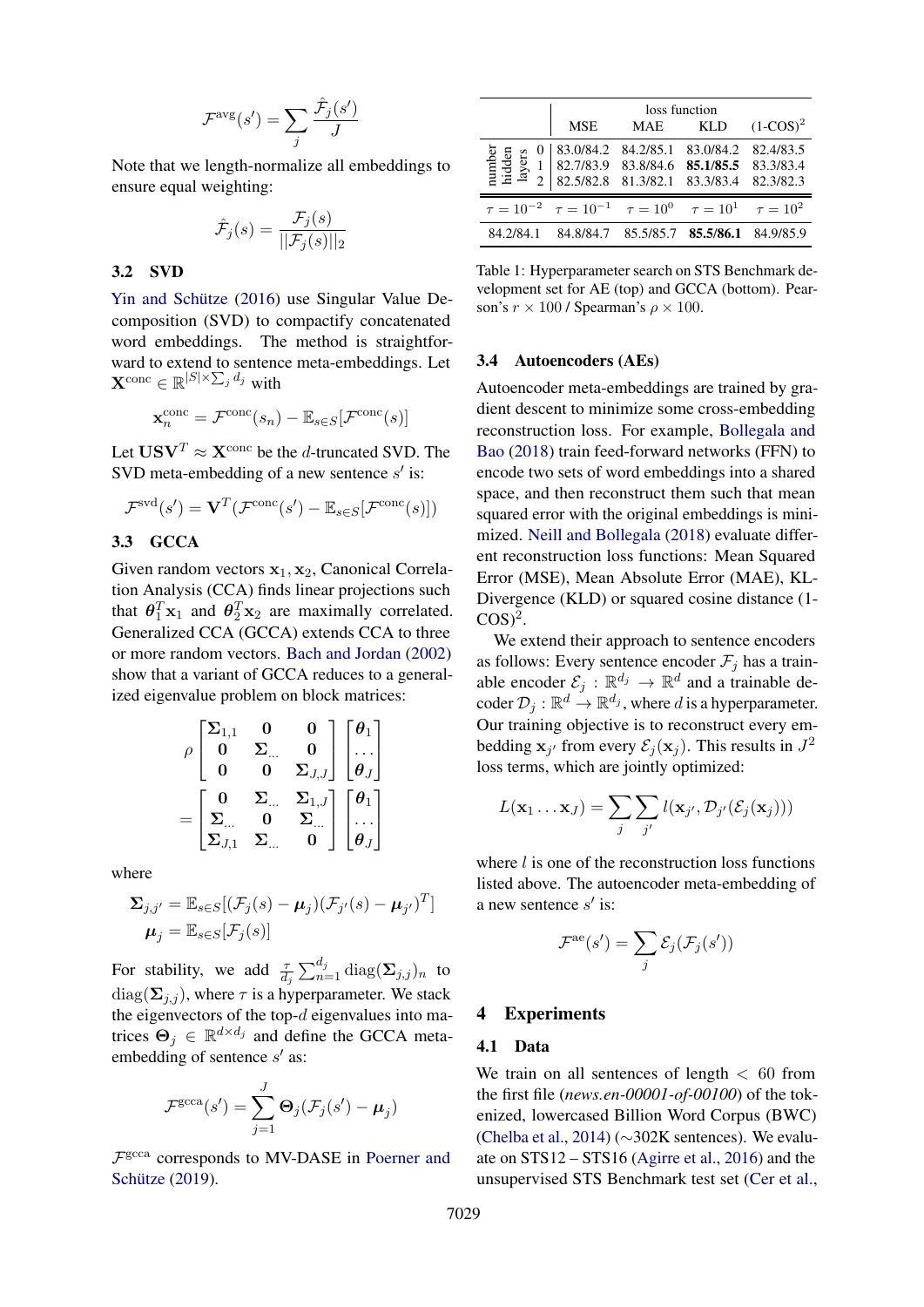<span id="page-3-4"></span>

|                                                                                                                                           | dimensionality                                                                                        | STS <sub>12</sub>                                     | STS <sub>13</sub>                                     | STS <sub>14</sub>                                     | STS <sub>15</sub>                                     | STS <sub>16</sub>                                  | STS-B                                        |
|-------------------------------------------------------------------------------------------------------------------------------------------|-------------------------------------------------------------------------------------------------------|-------------------------------------------------------|-------------------------------------------------------|-------------------------------------------------------|-------------------------------------------------------|----------------------------------------------------|----------------------------------------------|
| single:ParaNMT<br>single:USE<br>single:SBERT                                                                                              | $d = 600$<br>$d = 512$<br>$d = 1024$                                                                  | 67.5/66.3<br>62.6/63.8<br>66.9/66.8                   | 62.7/62.8<br>57.3/57.8<br>63.2/64.8                   | 77.3/74.9<br>69.5/66.0<br>74.2/74.3                   | 80.3/80.8<br>74.8/77.1<br>77.3/78.3                   | 78.3/79.1<br>73.7/76.4<br>72.8/75.7                | 79.8/78.9<br>76.2/74.6<br>76.2/79.2          |
| single:ParaNMT - up-projection*<br>$single:USE-up-projection*$                                                                            | $d = 1024$<br>$d = 1024$                                                                              | 67.3/66.2<br>62.4/63.7                                | 62.1/62.4<br>57.0/57.5                                | 77.1/74.7<br>69.4/65.9                                | 79.7/80.2<br>74.7/77.1                                | 77.9/78.7<br>73.6/76.3                             | 79.5/78.6<br>76.0/74.5                       |
| meta:conc<br>meta:avg<br>meta:svd                                                                                                         | $d = 2136$<br>1024<br>$d =$<br>$d = 1024$                                                             | 72.7/71.3<br>72.5/71.2<br>71.9/70.8                   | 68.4/68.6<br>68.1/68.3<br>68.3/68.3                   | 81.0/79.0<br>80.8/78.8<br>80.6/78.6                   | 84.1/85.5<br>83.7/85.1<br>83.8/85.1                   | 82.0/83.8<br>81.9/83.6<br>81.6/83.6                | 82.8/83.4<br>82.5/83.2<br>83.4/83.8          |
| (hyperparams on dev set)<br>meta:gcca<br>(hyperparams on dev set)<br>meta:ae                                                              | $d = 1024$<br>$d = 1024$                                                                              | 72.8/71.6<br>71.5/70.6                                | 69.6/69.4<br>68.5/68.4                                | 81.7/79.5<br>80.1/78.5                                | 84.2/85.5<br>82.5/83.1                                | 81.3/83.3<br>80.4/81.9                             | 83.9/84.4<br>82.1/83.3                       |
| Ethayarajh (2018)<br>Wieting and Gimpel (2018)<br>Tang and de Sa (2019)<br>Hassan et al. $(2019)^{\dagger}$<br>Poerner and Schütze (2019) | (unsupervised)<br>(unsupervised)<br>(unsupervised meta)<br>(unsupervised meta)<br>(unsupervised meta) | $68.3/-$<br>$68.0/-$<br>$64.0/-$<br>$67.7/-$<br>$-/-$ | $66.1/-$<br>$62.8/-$<br>$61.7/-$<br>$64.6/-$<br>$-/-$ | $78.4/-$<br>$77.5/-$<br>$73.7/-$<br>$75.6/-$<br>$-/-$ | $79.0/-$<br>$80.3/-$<br>$77.2/-$<br>$80.3/-$<br>$-/-$ | $-/-$<br>$78.3/-$<br>$76.7/-$<br>$79.3/-$<br>$-/-$ | $79.5/-$<br>$79.9/-$<br>$77.7/-$<br>$80.4/-$ |
| Reimers and Gurevych (2019) (sup. siamese SoTA)<br>(supervised SoTA)<br>Raffel et al. (2019)                                              |                                                                                                       | $-/-$<br>$-/-$                                        | $-/-$<br>$-/-$                                        | $-/-$<br>$-/-$                                        | $-/-$<br>$-/-$                                        | $-/-$<br>$-/-$                                     | $-186.2$<br>93.1/92.8                        |

Table 2: Results on STS12–16 and STS Benchmark test set. STS12–16: mean Pearson's  $r \times 100$  / Spearman's  $\rho \times 100$ . STS Benchmark: overall Pearson's  $r \times 100$  / Spearman's  $\rho \times 100$ . Evaluated by SentEval [\(Conneau](#page-5-22) [and Kiela,](#page-5-22) [2018\)](#page-5-22). Boldface: best in column (except supervised). Underlined: best single-source method. <sup>∗</sup>Results for up-projections are averaged over 10 random seeds. †Unweighted average computed from [Hassan et al.](#page-5-21) [\(2019,](#page-5-21) Table 8). There is no supervised SoTA on STS12–16, as they are unsupervised benchmarks.

[2017\)](#page-5-4).<sup>[2](#page-3-0)</sup> These datasets consist of triples  $(s_1, s_2, y)$ , where  $s_1, s_2$  are sentences and y is their ground truth semantic similarity. The task is to predict similarity scores  $\hat{y}$  that correlate well with y. We predict  $\hat{y} = \cos(\mathcal{F}(s_1), \mathcal{F}(s_2)).$ 

# 4.2 Metrics

Previous work on STS differs with respect to (a) the correlation metric and (b) how to aggregate the subtestsets of STS12–16. To maximize comparability, we report both Pearson's  $r$  and Spearman's  $\rho$ . On STS12–16, we aggregate by a non-weighted average, which diverges from the original shared tasks [\(Agirre et al.,](#page-5-5) [2016\)](#page-5-5) but ensures comparability with more recent baselines [\(Wieting and Gimpel,](#page-6-2) [2018;](#page-6-2) [Ethayarajh,](#page-5-12) [2018\)](#page-5-12). Results for individual STS12– 16 sub-testsets can be found in the Appendix.

#### 4.3 Ensemble

We select our ensemble according to the following criteria: Every encoder should have near-SoTA performance on the unsupervised STS benchmark, and the encoders should not be too similar with regards to their training regime. For instance, we do not

use [Ethayarajh](#page-5-12) [\(2018\)](#page-5-12), which is a near-SoTA unsupervised method that uses the same word vectors as ParaNMT (see below).

We choose the Universal Sentence Encoder  $(USE)^3$  $(USE)^3$  [\(Cer et al.,](#page-5-23) [2018\)](#page-5-23), which is a Transformer trained on skip-thought, conversation response prediction and Natural Language Inference (NLI), Sentence-BERT (SBERT)<sup>[4](#page-3-2)</sup> [\(Reimers and](#page-6-1) [Gurevych,](#page-6-1) [2019\)](#page-6-1), which is a pre-trained BERT transformer finetuned on NLI, and ParaNMT<sup>[5](#page-3-3)</sup> [\(Wi](#page-6-2)[eting and Gimpel,](#page-6-2) [2018\)](#page-6-2), which averages word and 3-gram vectors trained on backtranslated similar sentence pairs. To our knowledge, ParaNMT is the current single-source SoTA on the unsupervised STS Benchmark.

#### 4.4 Hyperparameters

We set  $d = 1024$  in all experiments, which corresponds to the size of the biggest single-source embedding (SBERT). The value of  $\tau$  (GCCA), as well as the autoencoder depth and loss function are tuned on the STS Benchmark development set (see

<span id="page-3-3"></span><sup>5</sup>[https://github.com/jwieting/](https://github.com/jwieting/para-nmt-50m)

```
para-nmt-50m
```
<span id="page-3-0"></span><sup>&</sup>lt;sup>2</sup>We use SentEval for evaluation [\(Conneau and Kiela,](#page-5-22) [2018\)](#page-5-22). Since original SentEval does not support the unsupervised STS Benchmark, we use a non-standard repository (<https://github.com/sidak/SentEval>). We manually add the missing STS13-SMT subtask.

<span id="page-3-1"></span><sup>3</sup>[https://tfhub.dev/google/](https://tfhub.dev/google/universal-sentence-encoder/2)

[universal-sentence-encoder/2](https://tfhub.dev/google/universal-sentence-encoder/2)

<span id="page-3-2"></span><sup>4</sup>[https://github.com/UKPLab/](https://github.com/UKPLab/sentence-transformers) [sentence-transformers](https://github.com/UKPLab/sentence-transformers). We use the *large-nlimean-tokens* model, which was not finetuned on STS.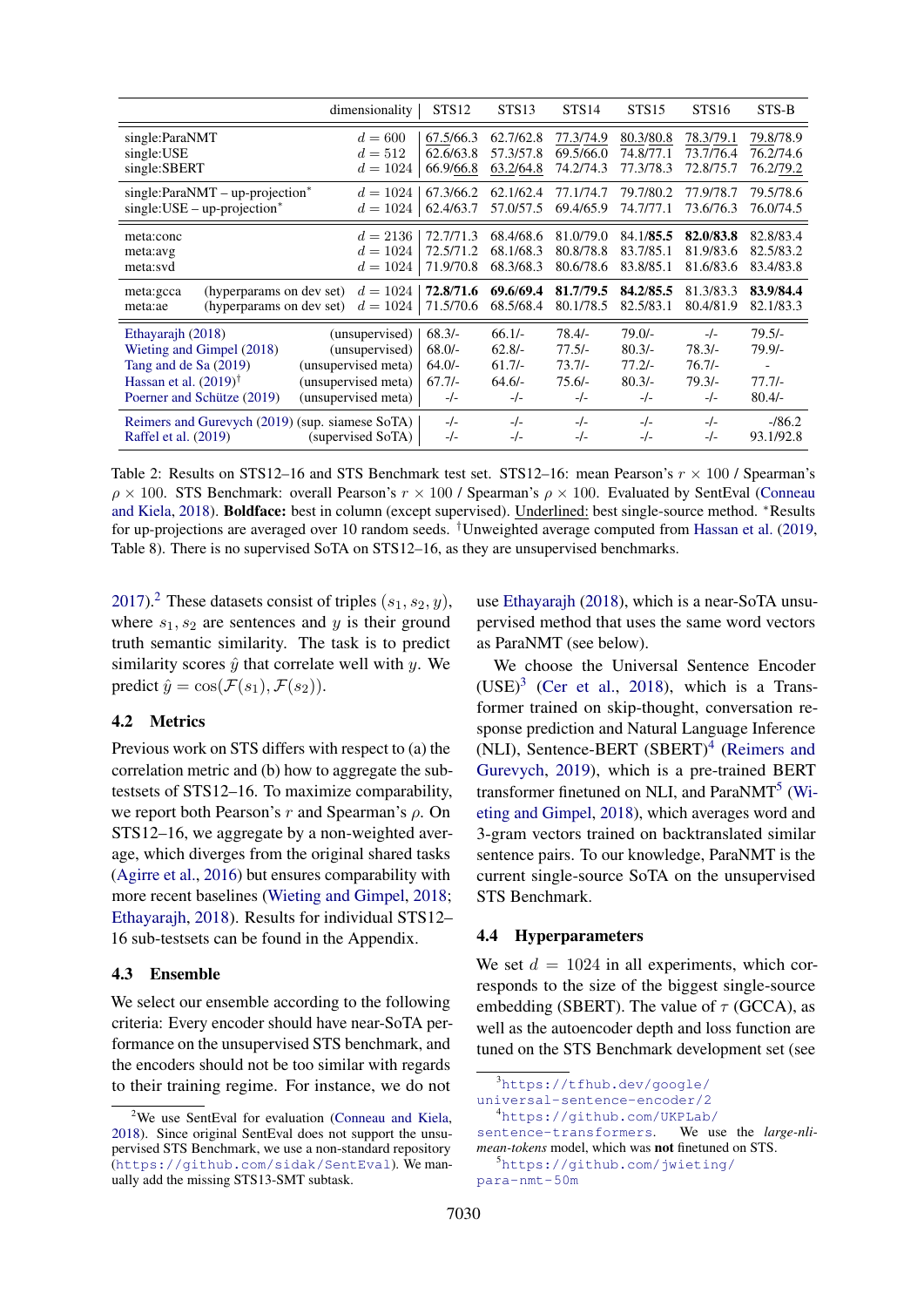<span id="page-4-0"></span>

|                      | full | without without<br>ensemble   ParaNMT USE                                                                                                                                  | without<br><b>SBERT</b> |
|----------------------|------|----------------------------------------------------------------------------------------------------------------------------------------------------------------------------|-------------------------|
| meta:gcca<br>meta:ae |      | meta:svd   85.0/85.4   79.6/81.3 79.7/81.4 83.7/83.5<br>$\vert$ 85.5/86.1 $\vert$ 84.9/84.8 83.8/83.8 85.4/85.4<br>$\vert$ 85.1/85.5 $\vert$ 76.5/80.3 82.5/83.5 28.7/41.0 |                         |

Table 3: Ablation study: Pearson's  $r \times 100$  / Spearman's  $\rho \times 100$  on STS Benchmark development set when one encoder is left out.

Table [1\)](#page-2-3). We train the autoencoder for a fixed number of 500 epochs with a batch size of 10,000. We use the Adam optimizer [\(Kingma and Ba,](#page-5-24) [2014\)](#page-5-24) with  $\beta_1 = 0.9, \beta_2 = 0.999$  and learning rate 0.001.

## 4.5 Baselines

Our main baselines are our single-source embeddings. [Wieting and Kiela](#page-6-5) [\(2019\)](#page-6-5) warn that highdimensional sentence representations can have an advantage over low-dimensional ones, i.e., our meta-embeddings might be better than lowerdimensional single-source embeddings due to size alone. To exclude this possibility, we also upproject smaller embeddings by a random  $d \times d_i$ matrix sampled from:

$$
\mathcal{U}(-\frac{1}{\sqrt{d_j}},\frac{1}{\sqrt{d_j}})
$$

Since the up-projected sentence embeddings perform slightly worse than their originals (see Table [2,](#page-3-4) rows 4–5), we are confident that performance gains by our meta-embeddings are due to content rather than size.

### 4.6 Results

Table [2](#page-3-4) shows that even the worst of our metaembeddings consistently outperform their singlesource components. This underlines the overall usefulness of ensembling sentence encoders, irrespective of the method used.

GCCA outperforms the other meta-embeddings on five out of six datasets. We set a new unsupervised SoTA on the unsupervised STS Benchmark test set, reducing the gap with the supervised siamese SoTA of [Reimers and Gurevych](#page-6-1) [\(2019\)](#page-6-1) from 7% to 2% Spearman's  $\rho$ .

Interestingly, the naive meta-embedding methods (concatenation and averaging) are competitive with SVD and the autoencoder, despite not needing any unsupervised training. In the case of concatenation, this comes at the cost of increased dimensionality, which may be problematic for downstream applications. The naive averaging method by [Coates](#page-5-8) [and Bollegala](#page-5-8) [\(2018\)](#page-5-8) however does not have this problem, while performing only marginally worse than concatenation.

#### 4.7 Ablation

Table [3](#page-4-0) shows that all single-source embeddings contribute positively to the meta-embeddings, which supports their hypothesized complementarity. This result also suggests that further improvements may be possible by extending the ensemble.

### 4.8 Computational cost

#### 4.8.1 Training

All of our meta-embeddings are fast to train, either because they have closed-form solutions (GCCA and SVD) or because they are lightweight feedforward nets (autoencoder). The underlying sentence encoders are more complex and slow, but since we do not update them, we can apply them to the unlabeled training data once and then reuse the results as needed.

#### 4.8.2 Inference

As noted in Section [2.4,](#page-1-1) cross-sentence attention systems do not scale well to many real-world STStype tasks, as they do not allow individual sentence embeddings to be cached. Like [Reimers](#page-6-1) [and Gurevych](#page-6-1) [\(2019\)](#page-6-1), our meta-embeddings do not have this problem. This should make them more suitable for tasks like sentence clustering or real-time semantic search.

# 5 Conclusion

Inspired by the success of word meta-embeddings, we have shown how to apply different metaembedding techniques to ensembles of sentence encoders. All sentence meta-embeddings consistently outperform their individual single-source components on the STS Benchmark and the STS12–16 datasets, with a new unsupervised SoTA set by our GCCA meta-embeddings. Because sentence metaembeddings are agnostic to the size and specifics of their ensemble, it should be possible to add new encoders to the ensemble, potentially improving performance further.

Acknowledgments. This work was supported by Siemens AG and by the European Research Council (# 740516).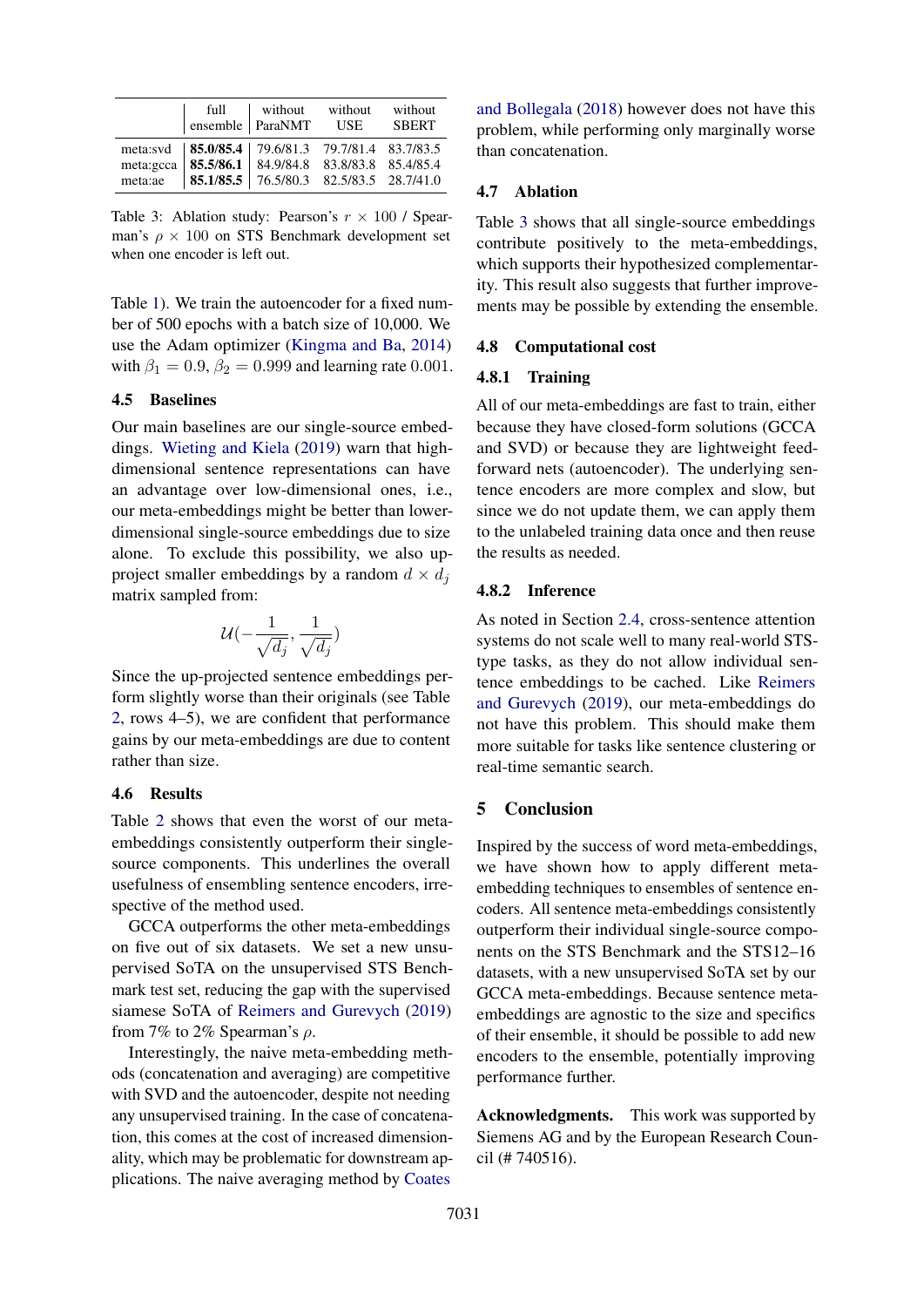### References

- <span id="page-5-5"></span>Eneko Agirre, Carmen Banea, Daniel Cer, Mona Diab, Aitor Gonzalez-Agirre, Rada Mihalcea, German Rigau, and Janyce Wiebe. 2016. [SemEval-2016](https://doi.org/https://doi.org/10.18653/v1/s16-1081) [Task 1: Semantic textual similarity, monolingual and](https://doi.org/https://doi.org/10.18653/v1/s16-1081) [cross-lingual evaluation.](https://doi.org/https://doi.org/10.18653/v1/s16-1081) In *International Workshop on Semantic Evaluation*, pages 497–511, San Diego, USA.
- <span id="page-5-11"></span>Sanjeev Arora, Yingyu Liang, and Tengyu Ma. 2017. [A simple but tough-to-beat baseline for sentence em](https://pdfs.semanticscholar.org/3fc9/7768dc0b36449ec377d6a4cad8827908d5b4.pdf)[beddings.](https://pdfs.semanticscholar.org/3fc9/7768dc0b36449ec377d6a4cad8827908d5b4.pdf) In *ICLR*, Toulon, France.
- <span id="page-5-19"></span>Francis R Bach and Michael I Jordan. 2002. [Kernel](http://www.jmlr.org/papers/v3/bach02a) [independent component analysis.](http://www.jmlr.org/papers/v3/bach02a) *JMLR*, 3:1–48.
- <span id="page-5-1"></span>Danushka Bollegala and Cong Bao. 2018. [Learning](https://www.aclweb.org/anthology/C18-1140) [word meta-embeddings by autoencoding.](https://www.aclweb.org/anthology/C18-1140) In *COL-ING*, pages 1650–1661, Santa Fe, USA.
- <span id="page-5-10"></span>Danushka Bollegala, Kohei Hayashi, and Ken-ichi Kawarabayashi. 2018. [Think globally, embed lo](https://doi.org/https://doi.org/10.24963/ijcai.2018/552)[cally – locally linear meta-embedding of words.](https://doi.org/https://doi.org/10.24963/ijcai.2018/552) In *ICJAI*, pages 3970–3976, Stockholm, Sweden.
- <span id="page-5-16"></span>Samuel R Bowman, Gabor Angeli, Christopher Potts, and Christopher D Manning. 2015. [A large anno](https://doi.org/https://doi.org/10.18653/v1/d15-1075)[tated corpus for learning natural language inference.](https://doi.org/https://doi.org/10.18653/v1/d15-1075) In *EMNLP*, pages 632–642, Lisbon, Portugal.
- <span id="page-5-4"></span>Daniel Cer, Mona Diab, Eneko Agirre, Inigo Lopez-Gazpio, and Lucia Specia. 2017. [SemEval-2017](https://doi.org/https://doi.org/10.18653/v1/s17-2001) [task 1: Semantic textual similarity multilingual and](https://doi.org/https://doi.org/10.18653/v1/s17-2001) [crosslingual focused evaluation.](https://doi.org/https://doi.org/10.18653/v1/s17-2001) In *International Workshop on Semantic Evaluation*, pages 1–14, Vancouver, Canada.
- <span id="page-5-23"></span>Daniel Cer, Yinfei Yang, Sheng-yi Kong, Nan Hua, Nicole Limtiaco, Rhomni St John, Noah Constant, Mario Guajardo-Cespedes, Steve Yuan, Chris Tar, et al. 2018. [Universal Sentence Encoder for English.](https://www.aclweb.org/anthology/D18-2029) In *EMNLP*, pages 169–174, Brussels, Belgium.
- <span id="page-5-20"></span>Ciprian Chelba, Tomas Mikolov, Mike Schuster, Qi Ge, Thorsten Brants, Phillipp Koehn, and Tony Robinson. 2014. [One billion word benchmark for mea](https://www.isca-speech.org/archive/interspeech_2014/i14_2635)[suring progress in statistical language modeling.](https://www.isca-speech.org/archive/interspeech_2014/i14_2635) In *INTERSPEECH*, pages 2635–2639, Singapore.
- <span id="page-5-8"></span>Joshua Coates and Danushka Bollegala. 2018. [Frus](https://doi.org/https://doi.org/10.18653/v1/n18-2031)[tratingly easy meta-embedding – computing meta](https://doi.org/https://doi.org/10.18653/v1/n18-2031)[embeddings by averaging source word embeddings.](https://doi.org/https://doi.org/10.18653/v1/n18-2031) In *NAACL-HLT*, pages 194–198, New Orleans, USA.
- <span id="page-5-22"></span>Alexis Conneau and Douwe Kiela. 2018. [SentEval: An](https://www.aclweb.org/anthology/L18-1269) [evaluation toolkit for universal sentence representa](https://www.aclweb.org/anthology/L18-1269)[tions.](https://www.aclweb.org/anthology/L18-1269) In *LREC*, pages 1699–1704, Miyazaki, Japan.
- <span id="page-5-2"></span>Alexis Conneau, Douwe Kiela, Holger Schwenk, Loïc Barrault, and Antoine Bordes. 2017. [Supervised](https://doi.org/https://doi.org/10.18653/v1/d17-1070) [learning of universal sentence representations from](https://doi.org/https://doi.org/10.18653/v1/d17-1070) [natural language inference data.](https://doi.org/https://doi.org/10.18653/v1/d17-1070) In *EMNLP*, pages 670–680, Copenhagen, Denmark.
- <span id="page-5-15"></span>Jacob Devlin, Ming-Wei Chang, Kenton Lee, and Kristina Toutanova. 2019. BERT: Pre-training of deep bidirectional transformers for language understanding. In *NAACL*, New Orleans, USA.
- <span id="page-5-12"></span>Kawin Ethayarajh. 2018. [Unsupervised random walk](https://www.aclweb.org/anthology/W18-3012) [sentence embeddings: A strong but simple baseline.](https://www.aclweb.org/anthology/W18-3012) In *Workshop on Representation Learning for NLP*, pages 91–100, Melbourne, Australia.
- <span id="page-5-21"></span>Basma Hassan, Samir E Abdelrahman, Reem Bahgat, and Ibrahim Farag. 2019. [UESTS: An unsupervised](https://doi.org/10.1109/ACCESS.2019.2925006) [ensemble semantic textual similarity method.](https://doi.org/10.1109/ACCESS.2019.2925006) *IEEE Access*, 7:85462–85482.
- <span id="page-5-13"></span>Sepp Hochreiter and Jürgen Schmidhuber. 1997. [Long short-term memory.](https://doi.org/https://doi.org/10.1162/neco.1997.9.8.1735) *Neural computation*, 9(8):1735–1780.
- <span id="page-5-17"></span>Douwe Kiela, Changhan Wang, and Kyunghyun Cho. 2018. [Dynamic meta-embeddings for improved sen](https://www.aclweb.org/anthology/D18-1176)[tence representations.](https://www.aclweb.org/anthology/D18-1176) In *EMNLP*, pages 1466–1477, Brussels, Belgium.
- <span id="page-5-24"></span>Diederik P Kingma and Jimmy Ba. 2014. [Adam: A](https://arxiv.org/pdf/1412.6980) [method for stochastic optimization.](https://arxiv.org/pdf/1412.6980) *arXiv preprint arXiv:1412.6980*.
- <span id="page-5-6"></span>Tomas Mikolov, Ilya Sutskever, Kai Chen, Greg S Corrado, and Jeff Dean. 2013. [Distributed representa](http://papers.nips.cc/paper/5021-distributed-representations-of-words-and-phrases-and-their-compositionality)[tions of words and phrases and their composition](http://papers.nips.cc/paper/5021-distributed-representations-of-words-and-phrases-and-their-compositionality)[ality.](http://papers.nips.cc/paper/5021-distributed-representations-of-words-and-phrases-and-their-compositionality) In *NeurIPS*, pages 3111–3119, Lake Tahoe, USA.
- <span id="page-5-9"></span>James O' Neill and Danushka Bollegala. 2018. [Angular-based word meta-embedding learning.](https://arxiv.org/pdf/1808.04334) *arXiv preprint arXiv:1808.04334*.
- <span id="page-5-7"></span>Jeffrey Pennington, Richard Socher, and Christopher Manning. 2014. [GloVe: Global vectors for word](https://doi.org/10.3115/v1/D14-1162) [representation.](https://doi.org/10.3115/v1/D14-1162) In *EMNLP*, pages 1532–1543, Doha, Qatar.
- <span id="page-5-14"></span>Matthew Peters, Mark Neumann, Mohit Iyyer, Matt Gardner, Christopher Clark, Kenton Lee, and Luke Zettlemoyer. 2018. [Deep contextualized word repre](https://doi.org/10.18653/v1/N18-1202)[sentations.](https://doi.org/10.18653/v1/N18-1202) In *NAACL-HLT*, pages 2227–2237, New Orleans, USA.
- <span id="page-5-3"></span>Nina Poerner and Hinrich Schütze. 2019. [Multi](https://doi.org/10.18653/v1/d19-1173)[view domain adapted sentence embeddings for low](https://doi.org/10.18653/v1/d19-1173)[resource unsupervised duplicate question detection.](https://doi.org/10.18653/v1/d19-1173) In *EMNLP-IJCNLP*, Hong Kong, China.
- <span id="page-5-18"></span>Colin Raffel, Noam Shazeer, Adam Roberts, Katherine Lee, Sharan Narang, Michael Matena, Yanqi Zhou, Wei Li, and Peter J Liu. 2019. Exploring the limits of transfer learning with a unified text-to-text transformer. *arXiv preprint arXiv:1910.10683*.
- <span id="page-5-0"></span>Pushpendre Rastogi, Benjamin Van Durme, and Raman Arora. 2015. [Multiview LSA: Representation learn](https://doi.org/https://doi.org/10.3115/v1/n15-1058)[ing via generalized CCA.](https://doi.org/https://doi.org/10.3115/v1/n15-1058) In *NAACL-HLT*, pages 556–566, Denver, USA.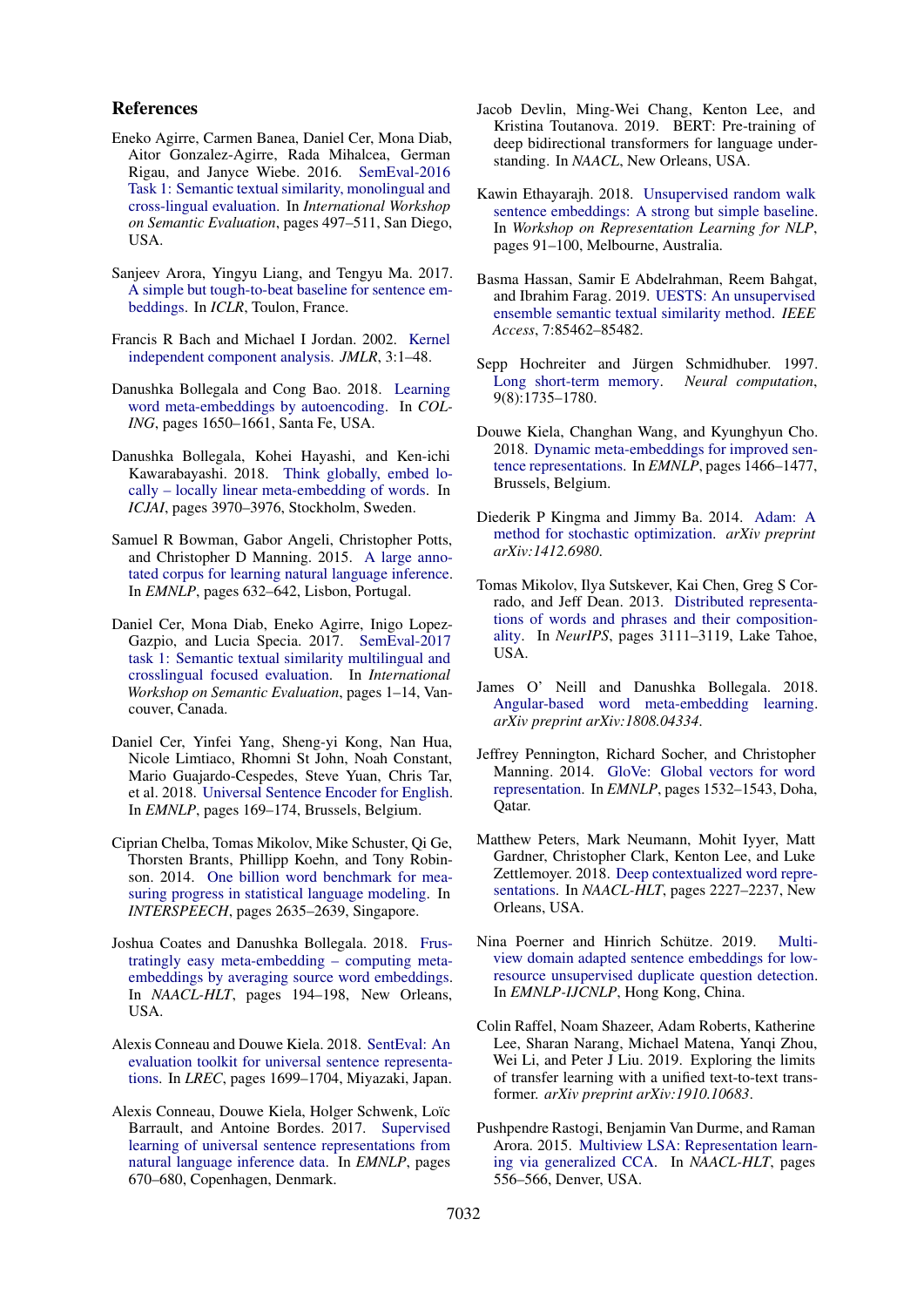- <span id="page-6-1"></span>Nils Reimers and Iryna Gurevych. 2019. [Sentence](https://doi.org/10.18653/v1/d19-1410)[bert: Sentence embeddings using siamese bert](https://doi.org/10.18653/v1/d19-1410)[networks.](https://doi.org/10.18653/v1/d19-1410) In *EMNLP-IJCNLP*, Hong Kong, China.
- <span id="page-6-4"></span>Shuai Tang and Virginia R de Sa. 2019. [Improving sen](https://arxiv.org/pdf/1805.07443)[tence representations with multi-view frameworks.](https://arxiv.org/pdf/1805.07443) In *Interpretability and Robustness for Audio, Speech and Language Workshop*, Montreal, Canada.
- <span id="page-6-3"></span>Ashish Vaswani, Noam Shazeer, Niki Parmar, Jakob Uszkoreit, Llion Jones, Aidan N Gomez, Łukasz Kaiser, and Illia Polosukhin. 2017. [Attention is](https://papers.nips.cc/paper/7181-attention-is-all-you-need) [all you need.](https://papers.nips.cc/paper/7181-attention-is-all-you-need) In *NeurIPS*, pages 5998–6008, Long Beach, USA.
- <span id="page-6-2"></span>John Wieting and Kevin Gimpel. 2018. [ParaNMT-](https://www.aclweb.org/anthology/P18-1042)[50M: Pushing the limits of paraphrastic sentence em](https://www.aclweb.org/anthology/P18-1042)[beddings with millions of machine translations.](https://www.aclweb.org/anthology/P18-1042) In *ACL*, pages 451–462, Melbourne, Australia.
- <span id="page-6-5"></span>John Wieting and Douwe Kiela. 2019. [No training](https://arxiv.org/abs/1901.10444) [required: Exploring random encoders for sentence](https://arxiv.org/abs/1901.10444) [classification.](https://arxiv.org/abs/1901.10444) In *ICLR*, New Orleans, USA.
- <span id="page-6-0"></span>Wenpeng Yin and Hinrich Schütze. 2016. [Learning](https://doi.org/https://doi.org/10.18653/v1/p16-1128) [word meta-embeddings.](https://doi.org/https://doi.org/10.18653/v1/p16-1128) In *ACL*, pages 1351–1360, Berlin, Germany.